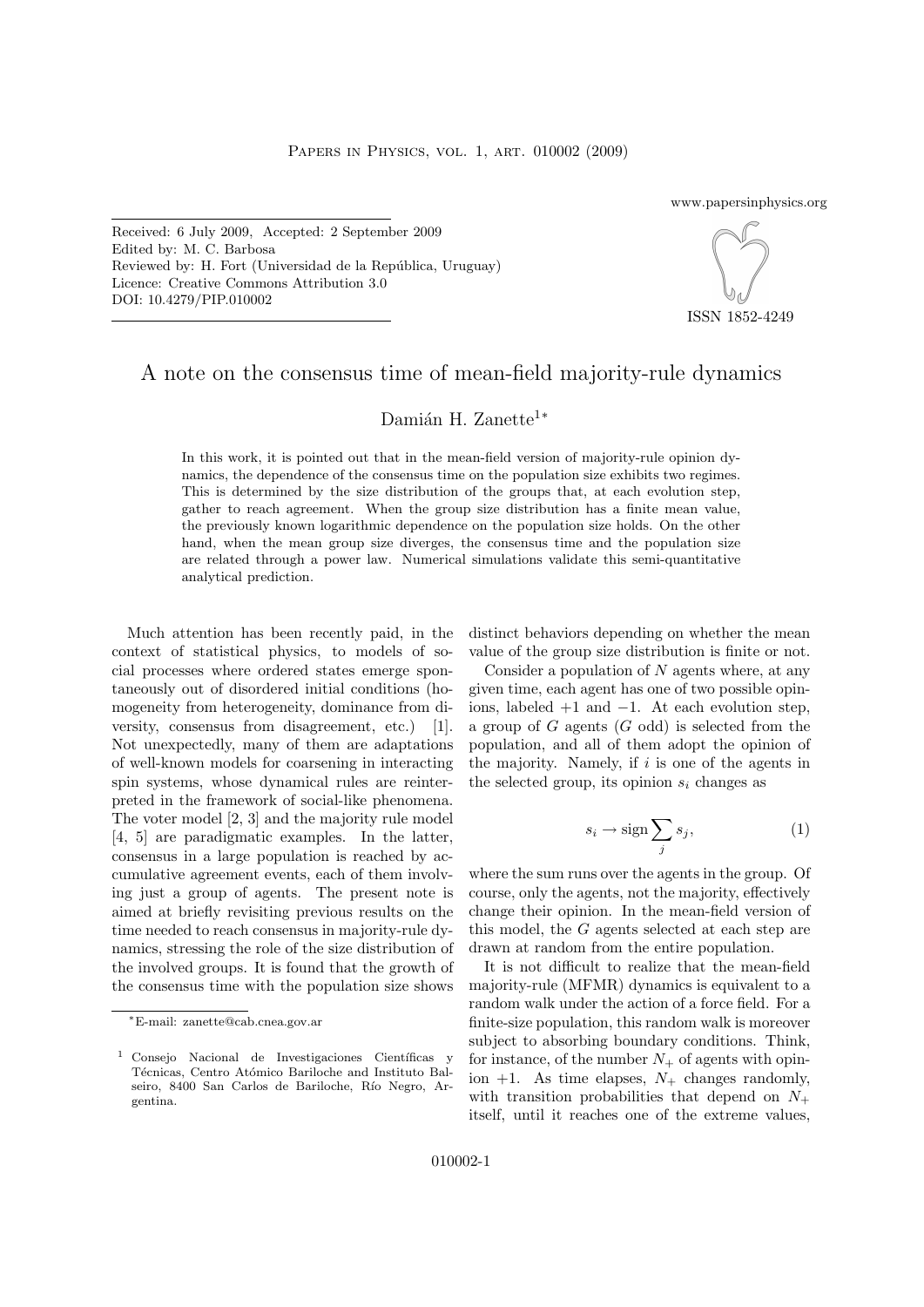$N_{+} = 0$  or N. At this point, all the agents have the same opinion, the population has reached full consensus, and the dynamics freezes.

In view of this overall behavior, a relevant quantity to characterize MFMR dynamics in finite populations is the consensus time, i.e. the time needed to reach full consensus from a given initial condition. In particular, one is interested in determining how the consensus time depends on the population size  $N$ . The exact solution for three-agent groups  $(G = 3)$  [5] shows that the average number of steps needed to reach consensus,  $S_c$ , depends on N as

$$
S_c \propto N \log N,\tag{2}
$$

for large N. The proportionality factor depends in turn on the initial unbalance between the two opinions all over the population. The analogy of MFMR dynamics with random walks suggests that this result should also hold for other values of the group size  $G$ , as long as  $G$  is smaller than  $N$ . This can be easily verified by solving a rate equation for the evolution of  $N_{+}$  [1]. Numerical results and semi-quantitative arguments  $[6]$  show that Eq.  $(2)$ is still valid if, instead of being constant, the value of G is uniformly distributed over a finite interval.

What would happen, however, if, at each step, G is drawn from a probability distribution  $p<sub>G</sub>$  that allows for values larger than the population size? If, at a given step, the chosen group size  $G$  is equal to or largen than  $N$ , full consensus will be instantly attained and the evolution will cease. In the randomwalk analogy, this step would correspond to a single long jump taking the walker to one of the boundaries. Is it possible that, for certain forms of the distribution  $p<sub>G</sub>$ , these single large-G events could dominate the attainment of consensus? If it is so, how is the N-dependence of the consensus time modified?

To give an answer to these questions, assume that  $G$  is drawn from a distribution which, for large  $G$ , decays as

$$
p_G \sim G^{-\gamma},\tag{3}
$$

with  $\gamma > 1$ . Tuning the exponent  $\gamma$  of this powerlaw distribution, large values of G may become sufficiently frequent as to control consensus dynamics.

The probability that at the S-th step the selected group size is  $G \geq N$ , while in all preceding steps  $G < N$ , reads

$$
P_S = \left(\sum_{G=G_{\min}}^{N-1} p_G\right)^{S-1} \sum_{G=N}^{\infty} p_G, \tag{4}
$$

where  $G_{\min}$  is the minimal value of G allowed for by the distribution  $p<sub>G</sub>$ . The average waiting time (in evolution steps) for an event with  $G \geq N$  is thus

$$
S_w = \sum_{S=1}^{\infty} SP_S = \left(\sum_{G=N}^{\infty} p_G\right)^{-1} \propto N^{\gamma - 1}, \quad (5)
$$

where the last relation holds for large N when  $p_G$ verifies Eq. (3).

Compare now Eqs. (2) and (5). For  $\gamma > 2$  (respectively,  $\gamma \leq 2$ ) and asymptotically large population sizes, one has  $S_w \gg S_c$  (respectively,  $S_w \ll$  $S<sub>c</sub>$ ). This suggests that above the critical exponent  $\gamma_{\text{crit}} = 2$ , the attainment of consensus will be driven by the asymptotic random-walk features that lead to Eq. (2). For smaller exponents, on the other hand, consensus will be reached by the occurrence of a large- $G$  event, in which all the population is entrained at a single evolution step. Note that  $\gamma_{\text{crit}}$  stands at the boundary between the domain for which the mean group size is finite ( $\gamma > \gamma_{\rm crit}$ ) and the domain where it diverges ( $\gamma < \gamma_{\rm crit}$ ).

In order to validate this analysis, numerical simulations of MFMR dynamics have been performed for population sizes ranging from  $10^2$  to  $10^5$ . The probability distribution for the group size G has been introduced as follows. First, define  $G = 2g+1$ . Choosing  $q = 1, 2, 3, \ldots$  ensures that the group size is odd and  $G \geq 3$ . Then, take for g the probability distribution

$$
p_g = \frac{1}{\zeta(\gamma)} g^{-\gamma},\tag{6}
$$

where  $\zeta(z)$  is the Riemann zeta function. With this choice,  $p_G$  satisfies Eq. (3). The average waiting time for a large- $G$  event, given by Eq.  $(5)$ , can be exactly given as

$$
S_w = \frac{\zeta(\gamma)}{\zeta(\gamma, 1 + N/2)},\tag{7}
$$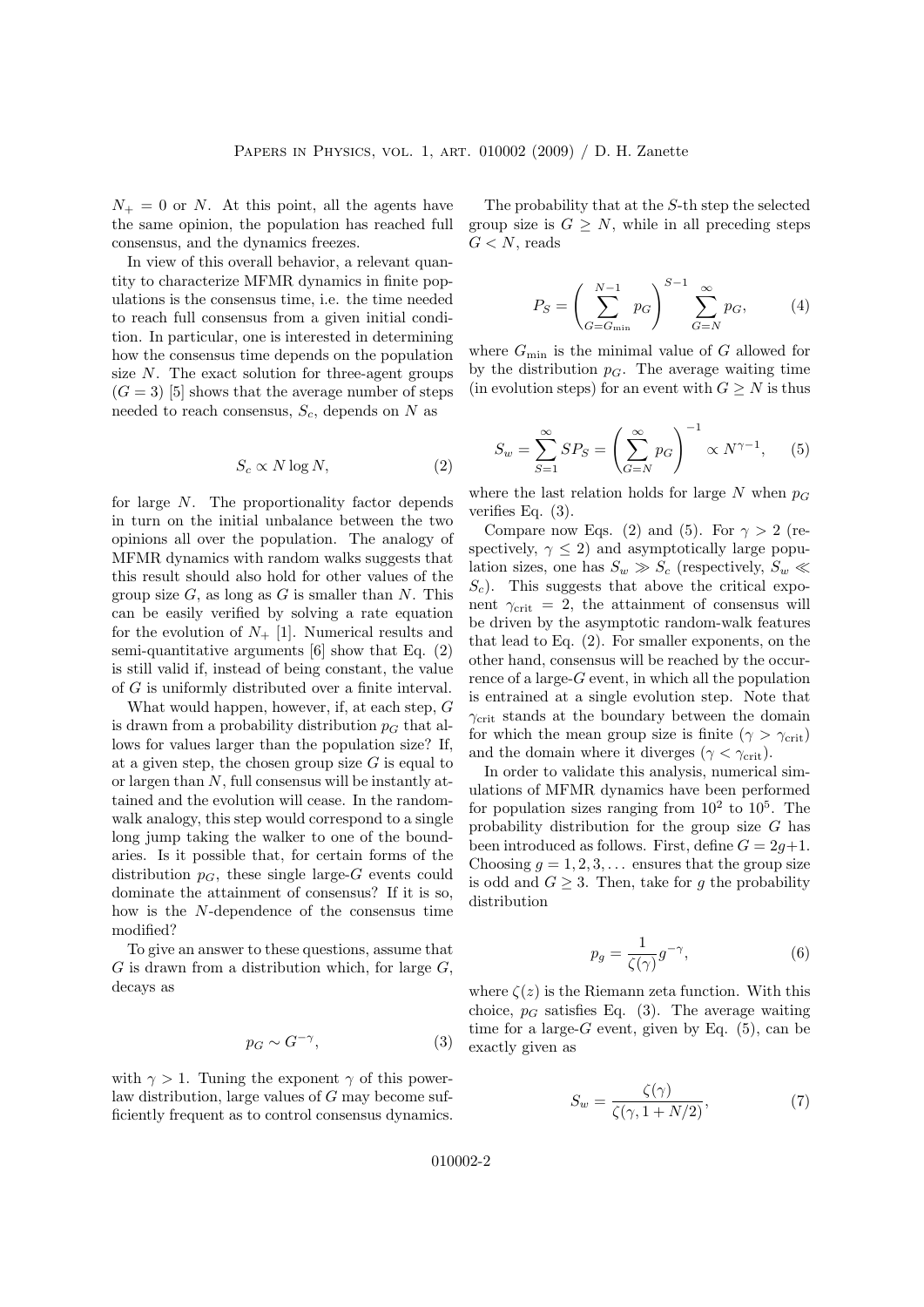where  $\zeta(z, a)$  is the generalized Riemann (or Hurwitz [7]) zeta function. In the numerical simulations, both opinions were equally represented in the initial condition. The total number of steps needed to reach full consensus, S, was recorded and averaged over series of  $10^2$  to  $10^6$  realizations (depending on the population size  $N$ ).



Figure 1: Numerical results for the number of steps needed to reach consensus, S, normalized by the population size  $N$ , as a function of  $N$ , for three values of the exponent  $\gamma$ . The straight dotted lines emphasize the validity of Eq. (2) for  $\gamma = 2.5$  and 3. For  $\gamma = 2$  the line is horizontal, suggesting  $S \propto N$ .

The two upper data sets in Fig. 1 show the ratio S/N for two values of the exponent  $\gamma > \gamma_{\rm crit}$ . Since the horizontal scale is logarithmic, a linear dependence in this graph corresponds to the proportionality given by Eq. (2). Dotted straight lines illustrate this dependence. For these values of  $\gamma$ , therefore, the relation between the consensus time and the population size coincides with that of the case of constant G. For the lowest data set, which corresponds to  $\gamma = \gamma_{\rm crit}$ , the relation ceases to hold. The horizontal dotted line suggests that now  $S \propto N$ , as predicted for  $\gamma = 2$  by Eq. (5).

The log-log plot of Fig. 2 shows the number of steps to full consensus as a function of the population size for three exponents  $\gamma \leq \gamma_{\rm crit}$ . The dotted straight line has unitary slope, representing the proportionality between S and N for  $\gamma = 2$ . For lower exponents, the full curves are the graphic representation of  $S_w$  as given by Eq. (5). The excellent



Figure 2: Number of steps needed to reach consensus as a function of the population size, for three values of the exponent  $\gamma$ . The slope of the straight dotted line equals one. Full curves correspond to the function  $S_w$  given in Eq. (7).

agreement between  $S_w$  and the numerical results for S demonstrates that, for these values of  $\gamma$ , the consensus time in actual realizations of the MFMR process is in fact dominated by large-G events.



Figure 3: Fraction of realizations where consensus is attained through a large- $G$  event as a function of the population size, for several values of the exponent  $\gamma$ .

A further characterization of the two regimes of consensus attainment is given by the fraction of realizations where consensus is reached through a